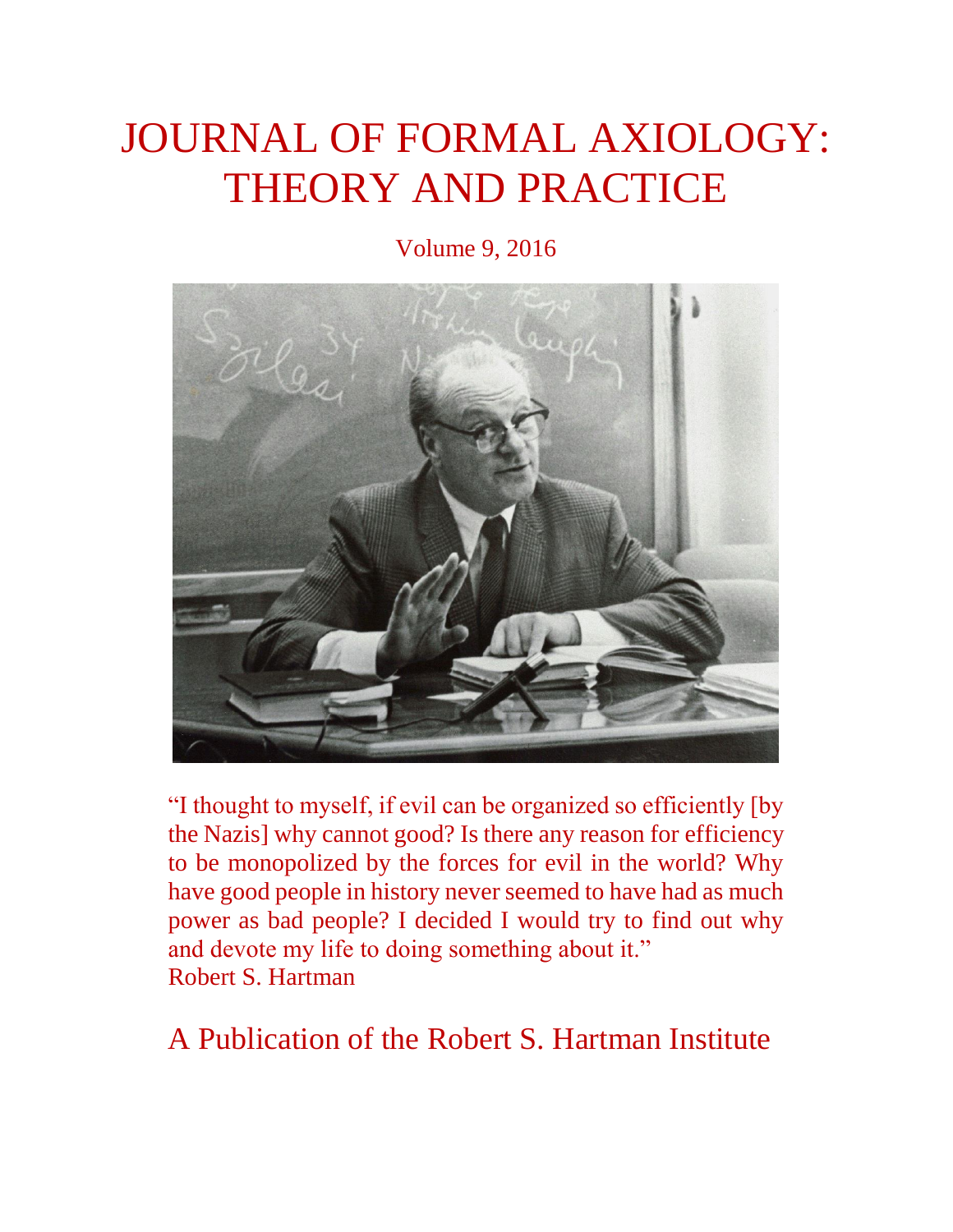#### **JOURNAL OF FORMAL AXIOLOGY: THEORY AND PRACTICE**

- **Editor:** Rem B. Edwards, Lindsay Young Professor of Philosophy Emeritus, University of Tennessee, Knoxville, TN
- **Co-Editors:** Vera Mefford, President, Axces Solutions, Morristown, TN and Clifford G. Hurst, Assistant Professor of Management, Gore School of Business, Westminster College, Salt Lake City, Utah

This journal is published once a year by the Robert S. Hartman Institute. All articles must have an obvious connection with the formal axiology or value theory of Robert S. Hartman and its applications. Articles may be critical, constructive, creative, theoretical, or applied. None dealing with axiology in general will be considered. Articles must advance our understanding of Hartmanian axiology and/or what can be done with it. No manuscripts will be accepted that merely summarize what is already known, or that have been previously published, submitted, or accepted elsewhere.

MANUSCRIPTS should be submitted as e-mail attachments to Rem B. Edwards at: remb1@comcast.net. They should be in MS Word format, 12 point type. Articles will be subject to blind review, so the name of and contact information for the author(s) should appear only on the title page, which will be deleted by the Editor before sending the article on to members of our Editorial Advisory Board or to other reviewers for their blind assessment of its worthiness for publication. Go to http://www.hartmaninstitute.org, the website of the Robert S. Hartman Institute; for more detailed "Guidelines for Authors," click on "RESOURCES," then on the *Journal of Formal Axiology* button. Please observe all formatting requirements given there.

SUBSCRIPTION COSTS for Members of the Robert S. Hartman Institute are included in the price of annual dues, which is \$75.00 per year. The Library and Institutional price is \$40.00 per year. While they last, hard copies of back issues from 2008-2012 will be available to USA member subscribers for \$10.00 per copy, postage paid. Non-member USA subscribers will pay \$15.00, postage paid, for extra copies. \$10.00 per copy postage must be added for extra copies outside the USA. Beginning with the 2013 issue, only electronic copies will be available through the "Members Only" page of the Hartman Institute website, and members will be notified as soon as each issue is ready for download. Non-members may purchase a copy for \$25.00.

To order or become a member, click on the Membership tab at the Home page of the Robert S. Hartman Institute. Go to: www.hartmaninstitute.org.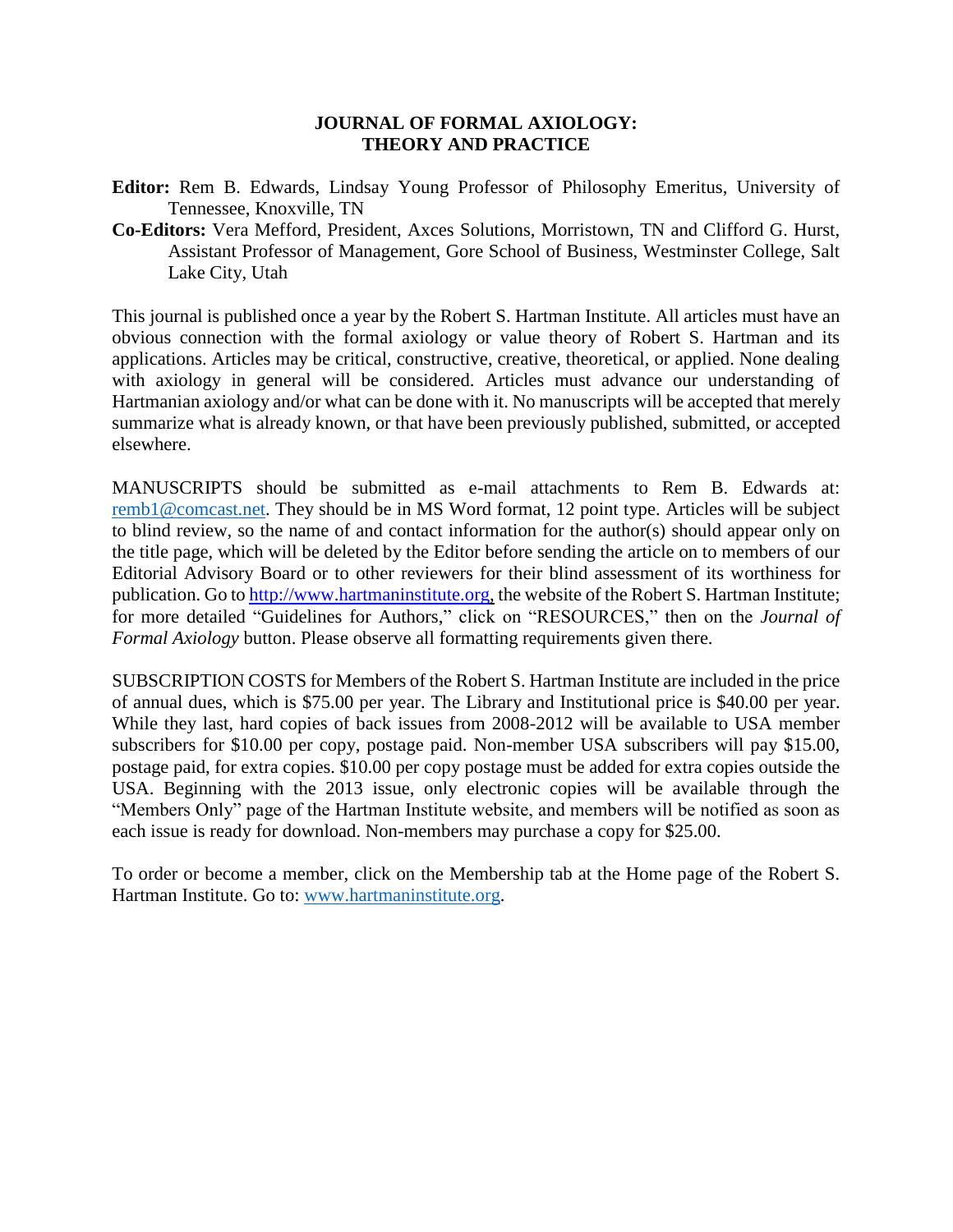# **The Journal of Formal Axiology: Theory and Practice Vol. 9, Summer of 2016**

### **Contents**

| Rem B. Edwards, Identification Ethics and Spirituality                                                   |     |
|----------------------------------------------------------------------------------------------------------|-----|
| Gary J. Acquaviva, An Axiological View of Karma                                                          | 19  |
| Adina Bortă, A Better World is Possible: Exploring How Valuing Nature<br>Intrinsically Enriches All Life | 41  |
| Mark A. Moore, Axiological Thinking: Modes of Thought                                                    | 55  |
| C. Stephen Byrum, Beyond Phenomenology: The Movement toward Axiology                                     | 75  |
| Giberto Carrasco Hernàndez, Christian Ethics, Formal Axiology, and Human<br>Development                  | 103 |

## **Book Review**

| Clifford G. Hurst, A Review of Susan Wolf's Meaning in Life and Why it Matters |  | 111 |
|--------------------------------------------------------------------------------|--|-----|
|                                                                                |  |     |

# **Memorial Tributes to Leon Pomeroy**

| Wendy Pomeroy and others, <i>Memorial Tributes to Leon Pomeroy</i> |
|--------------------------------------------------------------------|
|--------------------------------------------------------------------|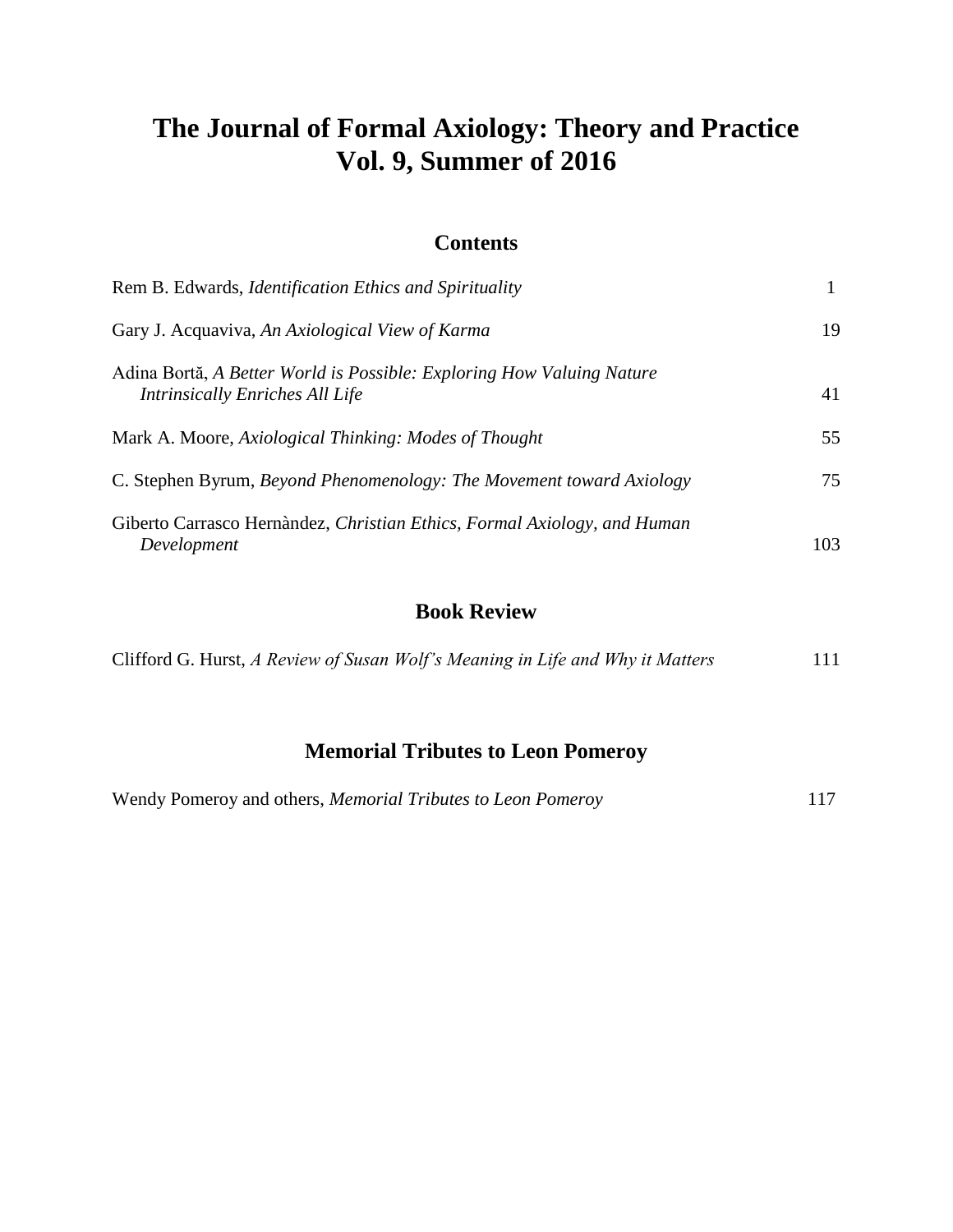#### **A REVIEW OF SUSAN WOLF'S** *MEANING IN LIFE AND WHY IT MATTERS*

#### **Clifford G. Hurst**

CLIFFORD G. HURST, Ph.D., is an Assistant Professor of Management and an associate of the Center for Innovative Culture at Westminster College in Salt Lake City, UT. He teaches primarily entrepreneurship and social entrepreneurship in the MBA and undergraduate programs of the Bill and Vieve Gore School of Business. A former OD consultant, Cliff was introduced to the HVP in 2002. His admiration for the complexities of formal axiology and the HVP contributed to his desire to pursue graduate degrees late in his career. Upon earning his Ph.D. from Fielding Graduate University in 2012, he accepted his current position at Westminster College. Cliff has been a member of the RSHI since 2002 and has served as a Director since 2010. He is a co-editor of the *Journal of Formal Axiology* and is a frequent contributor to it. He serves as VP of Research for the Hartman Institute. He can be reached at the college by phone: 801-832-2649 or by email to: churst@westminstercollege.edu. His mailing address is: Westminster College, 1840 South 1300 East, Salt Lake City, UT 84105.

#### **Abstract**

This paper reviews Susan Wolf's *Meaning in Life and Why it Matters* and interprets her work through the lens of formal axiology.

I have been an ardent student of formal axiology for more than fourteen years. Nonetheless, each time I think that I have mastered enough of the fundamental concepts of the theory to explain them to someone unfamiliar with it, I find myself tongue-tied, struggling to explain in plain English about I, E, S and about super-valuation and sub-valuation, compositions and transpositions, and so forth. To my relief, I recently came across a philosophy book—one whose author is not a formal axiologist—that provides everyday language with which to describe some of the precepts of formal axiology in common sense terms. This article is a review and an axiological interpretation of that book: *Meaning in Life and Why it Matters*, by Susan Wolf.

Susan Wolf is the Edna J. Koury Professor of Philosophy at the University of North Carolina at Chapel Hill. The essays in this book were formerly delivered as a series of lectures given by her at Princeton University in 2007. That explains much of its readability. Similar to Hartman's *Lectures* and Dicken and Edwards' *Dialogues* (2001), Wolf's book has its roots in the spoken word. Her book has a conversational flow that leads the reader to an easier comprehension of a complex subject than do most philosophy books. It's a brief treatise, a mere 63 pages, followed by comments and responses from four other scholars. The book is then capped by Wolf's response to their critiques.

Wolf begins by describing two worldviews that have shaped most philosophical models of human psychology since the beginning of motivational discourse. She describes the first of these as the self-interest theories, which hold that acting rationally means to act in one's own selfinterest. This conceptualization of the "good" has led to the various egoistic, happiness, and utility maximization theories that abound today. In contrast, a second theory of the "good" exists, as espoused by Kant. This conceptualization argues that the good is based on something higher than self-interest. Taking an impersonal perspective, Kant—and theories derived from Kant—maintain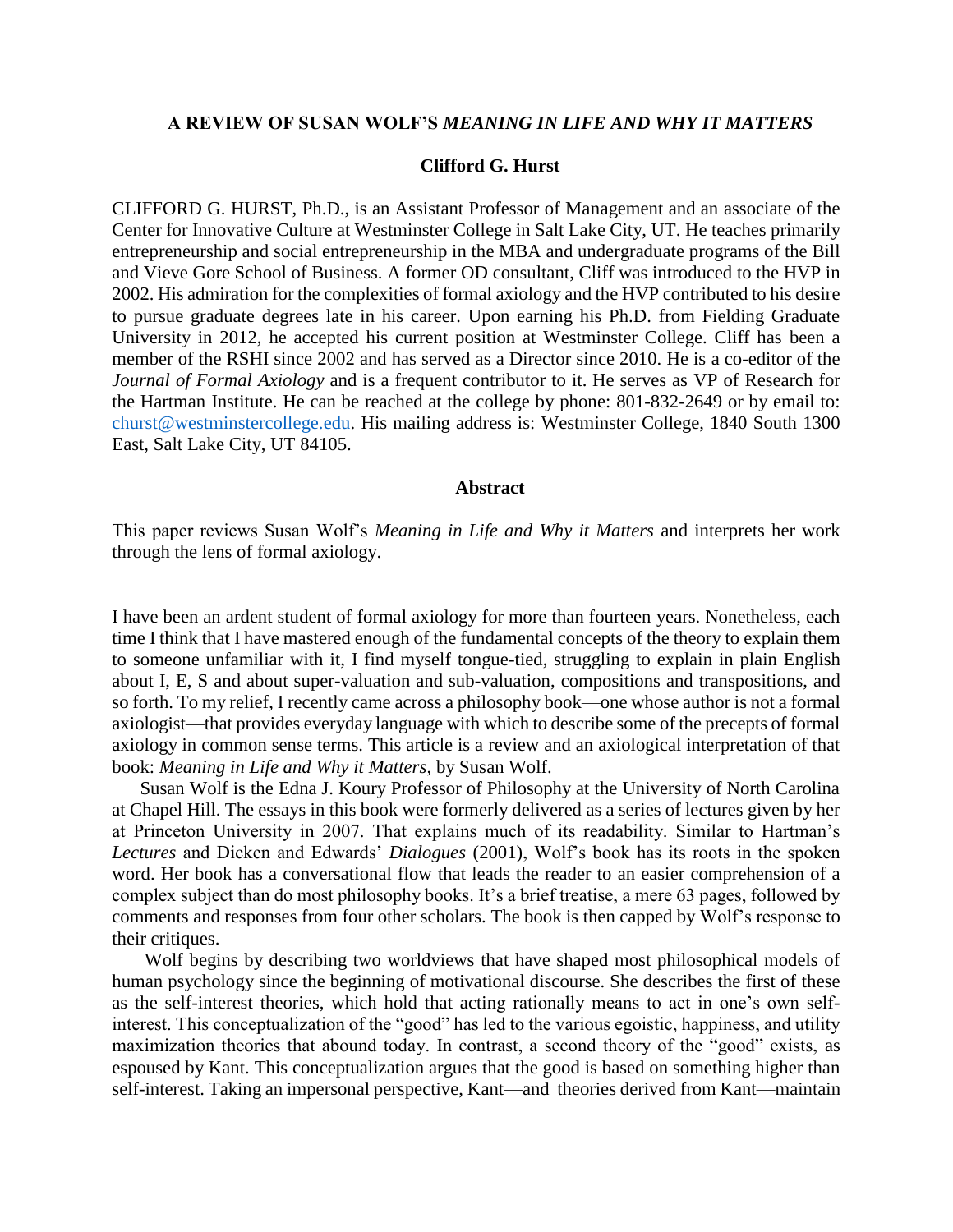that reason dictates that we should at all times act in accordance with what is best for the universe. Wolf refers to these dichotomously opposed theories using many different terms, frequently calling them, in turn, the egoistic and the dualistic models of practical reason.

Wolf's purpose in her essays is to propose that a third description of human motivation is also needed in order for us to lead meaningful lives. According to Wolf, meaningfulness as an attribute of a good life "is not reducible to our subsumable under either happiness, as it is ordinarily understood, or morality" (Wolf, 3).

#### **First Essay**

Using examples from everyday life, in her first essay Wolf argues that when we human beings act out of reasons that give meaning to life, we often act neither out of self-interest nor out of a sense of duty to some sort of impersonal standard of reason. Rather, we act out of love. Without using axiological terminology, the examples she gives run the gamut of loving intrinsic, extrinsic, and systemic value objects. Furthermore, she continues, acting out of love in these circumstances serves a distinctive and important role in our lives. Hence, much of Wolf's argument reads as though she were a formal axiologist arguing in defense of intrinsic valuation of worthy objects, in proper proportion, of intrinsic, extrinsic, and systemic sorts.

Wolf acknowledges that not all acts of love are worthy of the moniker *meaningful*. For example, someone who devotes his or her entire life, lovingly, and with full commitment, to completing crossword puzzles probably does not qualify as leading a meaningful life. Wolf promises to wrestle more deeply with the concept of objective value in the second essay, which she does. First, however, she devotes the remainder of the first essay to her concept of meaningfulness and valuation.

This leads Wolf to state her primary thesis about meaningfulness in life and why it matters:

According to the conception of meaningfulness I wish to propose, meaning arises from loving objects worthy of love and engaging with them in a positive way (8).

Admitting that the words she chose to use in this description can be both misleadingly specific and regrettably vague, she elaborates:

What is perhaps most distinctive about my conception of meaning, or about the category of value I have in mind, is that it involves subjective and objective elements, suitably and inextricably linked (9).

Eventually, she arrives at a slightly different re-statement of the same proposition:

According to my conception, meaning arises when subjective attraction meets objective attractiveness (9).

What excites me about Wolf's thesis is that she provides the simplest plain-language explanation of subjective valuation and objective value that I have yet come across. Three elements of Wolf's thesis, in particular, seem quite closely tied to the precepts of formal axiology: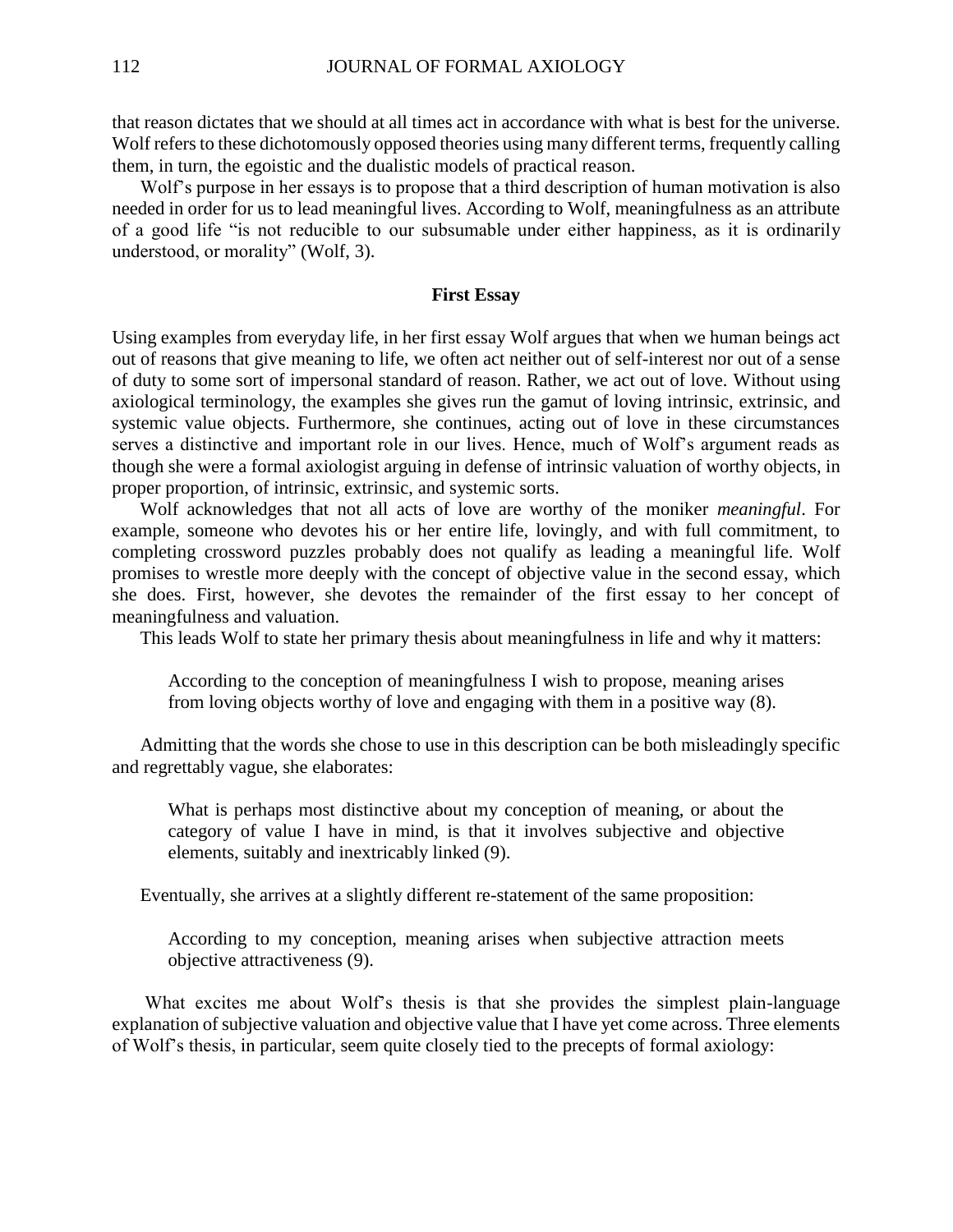- 1. "When subjective attraction meets objective attractiveness" defines what formal axiologists usually refer to as valuation (superscripts and subscripts in the HVP) and value (base objects in the HVP).
- 2. She proposes her definition of worthy objects more tentatively than does formal axiology. Wolf insists that meaning arises (only) from loving objects *worthy* of love and admits to possible disagreement as to who should decide which objects are worthy of love. This is a matter she addresses in greater detail in her second essay. Here, I believe, the I, E, and S categories of value could bring clarity to Wolf's own understanding of what makes an object worthy of love, especially if one is forced to choose between directing one's loving attention (say, because of time constraints) to only one of several different objects, each of which, in itself, is worthy.
- 3. Wolf then adds a component to her definition that relates to the concepts of supervaluation and sub-valuation, or compositions and transpositions, as used by formal axiologists. That is, she writes of "loving objects worthy of love and *engaging in them in a positive way*" (italics mine, 8). With this phrase, Wolf's conceptualization extends the precepts of formal axiology from mere dispositions or valuational tendencies to the world of action. Her definition, if I understand it correctly, requires that, for a person to have a meaningful life, such a person must both be able to act upon his or her valuational/value combinations and also must choose to act accordingly. She argues persuasively for the need to tie action to valuation. For those of us axiologists, especially, who work with the HVP, Wolf's thesis provides an important extension of Hartman's instrument to the world of action. In the *Manual of Interpretation of the HVP*, Hartman writes: "The test measures…the capacity for value judgment, not for value action" (127). The HVP neither measures nor predicts behavior; it indicates merely a propensity to act in certain ways. This being said, most axiological practitioners who make use of the HVP in coaching, education, or counseling do strive to help clients or students to translate their increased knowledge of their own valuational proclivities into action. Wolf's thesis makes this connection to action explicit in a way that the HVP, alone, does not do.

Wolf has mentioned (personal correspondence, 2016) the she is not familiar with the theory of formal axiology. If she were, then I expect that she would no longer be so tentative in her defense of the need for discussions of "this sort of objectivity into our discussion of values" (3).

#### **Second Essay**

As Wolf introduces her second essay, she raises the questions that are most likely already in the minds of her readers: "*Who's to say?—Who's to say* which projects are fitting (or worthy or valuable) and which are not?" (39). She continues by admitting, "My answers to all these questions are tentative."

Much of the critique from two of the four commentators upon her essays centers upon her requirement that, for a life to be meaningful, the objects of a person's love must have some sort of difficult-to-define objective value. In their comments about her thesis in this book, Haidt, to some extent, and Arpaly, in particular, argue against the very notion of objective value.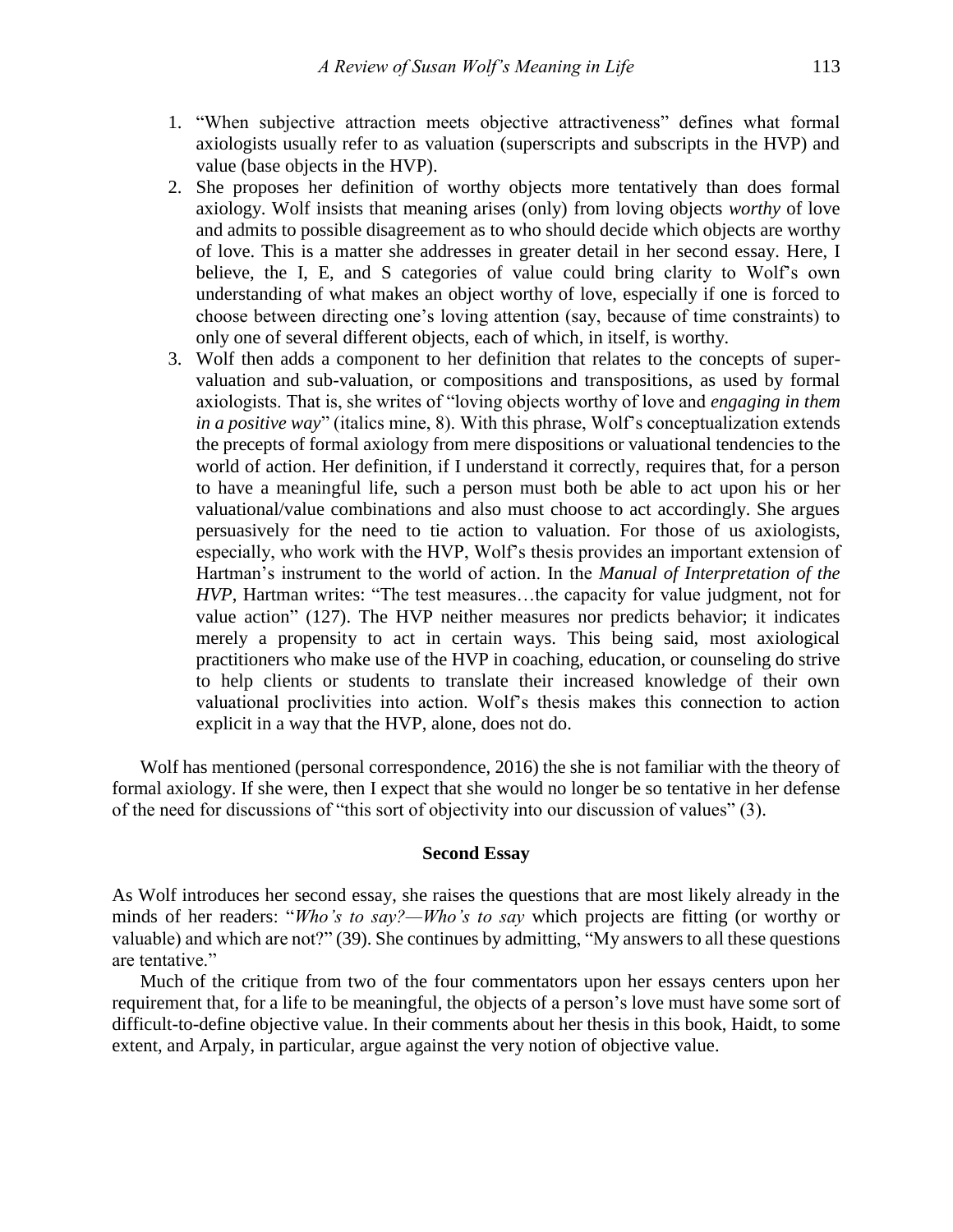Arpaly writes:

When deciding between two values, we are "on our own"—that is, there exists no argument that can, independently of the point of view embodied by each value, tell us which of the choices would be right for us (91).

This is one place where the hierarchy of values, as espoused by the theory of formal axiology, would provide Wolf more than tentative responses to her critics. Formal axiology could provide her a way to rebut to Arpaly's insistence that our conceptions of value can only be, by definition, relative and subjective.

To summarize Wolf's argument in axiological terms, a meaningful life is one in which a person intrinsically values intrinsic, extrinsic, and systemic value objects in proper proportion to their degree of worth—and acts accordingly. Her construct is clearly in alignment with formal axiology, insofar as she develops it.

#### **Extending Wolf's Essays**

For reasons unknown to me, Wolf begins and ends her explanation of a meaningful life with intrinsic valuation. She makes allowance for intrinsic, extrinsic, and systemic value objects, properly valued in proportion to their objective worthiness. But, in terms of valuation, her thesis focuses only upon intrinsic valuation. It seems to this axiologist, at least, that her construct could be expanded and made more meaningful and useful if she also incorporated the realms of extrinsic valuation and systemic valuation into her schema. Perhaps she feels that those two realms of valuation are already adequately developed in the philosophical literature. I do not know.

What if the Kantian perspective and the egoistic perspective were not dichotomously opposed, as Wolf says, but rather are theories that, in various degrees, are richer or more or less complex in valuational properties, with intrinsic valuation (love in Wolfs's terminology) being the richest of the three?

The Kantian perspective, it seems to me, is a systemic mode of valuation. Various versions of egoistic philosophies of maximum utilization, perhaps, could be characterized as being subsets of theories of extrinsic valuation (where everything and everyone is simply useful to me). Rather than juxtaposing her theory against the others, if Wolf were to weave all three of these perspectives into a valuational theory that takes into account the richness of each, in proper proportion, she would have a theory that is, to all extents and purposes, a theory of formal axiology, whether she uses its terminology or not.

#### **Conclusion**

Wolf and Hartman approach the same subject using very different methodologies. Formal axiology is a deductive theory; its foundation rests upon a small number of irreducible axioms (Hartman, 1991, 11). The remainder of Hartman's theory is deduced from those axioms. Wolf, on the other hand, follows an endoxic method. She takes her method from Aristotle, about whom she writes, "he takes the *endoxa*, 'the things which are accepted by everyone, or by most people or by the wise' as a starting point in his inquiry (10)." When two theories, with such different starting points, reach so nearly the same conclusions, they each provide support for the validity of the other.